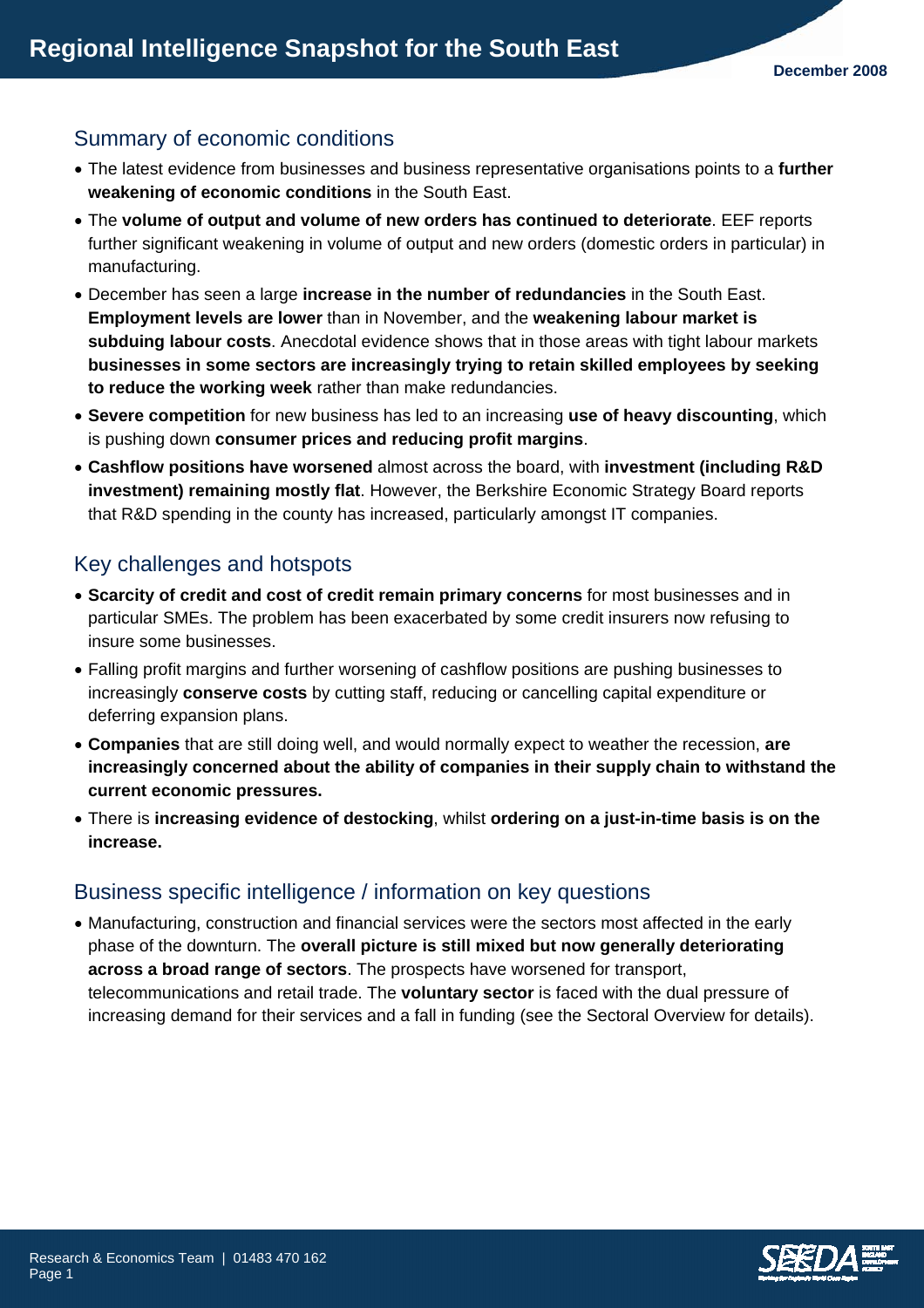## Sectoral Overview

Although businesses across all sectors are increasingly being affected by the downturn in economic activity, manufacturing, telecommunications, transport and construction were facing the toughest trading conditions last month.

**Manufacturing:** faced with falling domestic and export demand the sector is facing tough trading conditions. Falling volume of output in manufacturing was largely driven by weakness in the electronics sector. Civil engineering is a sector that is performing better - orders are holding up and there is a fair degree of optimism that companies will weather the storm ahead.

EEF's latest business trends survey showed manufacturing activity had deteriorated significantly over the last three months. Both overall output and orders balances turned negative, with the former the lowest in more than five years. Furthermore, given the marked deterioration in activity in the past three months, and the fact that the economy is set to contract further next year, firms are pessimistic about the next quarter.

Business specific intelligence shows that **Rolls-Royce Motors** is to shed 40 of the 200 temporary jobs at its luxury car factory in West Sussex. **Honda** is planning to close or sell its Brackley-based Formula One motor racing team by the end of the year, with the loss of up to 800 jobs. Engineering firm **Doncasters Trucast** shed 50 of the 250 jobs at its site at Ryde on the Isle of Wight. On the positive side, however, the contact lens manufacturer **CooperVision** has opened a new distribution warehouse in Fareham, which will employ 500 people from the local area.

**Retail:** although footfall in some shopping centres in December (eg. Reading and Southampton) kept pace with the levels in December 2007, much of the sector is still struggling with falling sales – particularly stores selling household goods and smaller shops which haven't been able to compete with the heavy discounts offered by larger stores. There have been significant redundancies in this sector (most notably Woolworths and Zavvi), with more expected to follow early in 2009. Anecdotal evidence suggests that increasingly temporary contracts are being used instead of permanent.

Business specific intelligence shows that **Allied Carpets**, the chain of 220 flooring stores with 1,600 staff in the South East, has appointed Lazard to find a buyer. In Southampton, 69 staff from builders' merchants **Trade Depot** is to be axed after bosses decided to close the store down because of £5 million losses. However, **Aldi,** the discount supermarket, is to create about 500 jobs in Kent over the next few years, including the opening of a £40m depot on the Isle of Sheppey and new stores in Strood and Maidstone. Also, **Hammerson** has submitted plans for the £100m third phase of the West Quay shopping centre scheme in Southampton, including 200,000 sq ft of retail space.

**Construction:** remains depressed with continuing evidence of slowing order books. No open market values exist making valuations virtually impossible. While in some areas small maintenance work has declined significantly, some work is continuing on large projects which were approved before the downturn. Many large infrastructure projects are on hold. The long term strategy for many is to obtain planning permissions and then to wait. The number of new projects has dropped significantly, however. In Milton Keynes, there has been a significant reduction in housing starts on site against target (720 versus a target of 1,700), and land acquisitions have all but dried up. In the South East, **MJ Gleeson** is to cut the workforce in its housebuilding and property development business from 224 to 50.

**Business services:** Accountants are faring relatively well, as businesses seek advice during tough economic times. Depending on their client base, other business services firms are struggling. Any

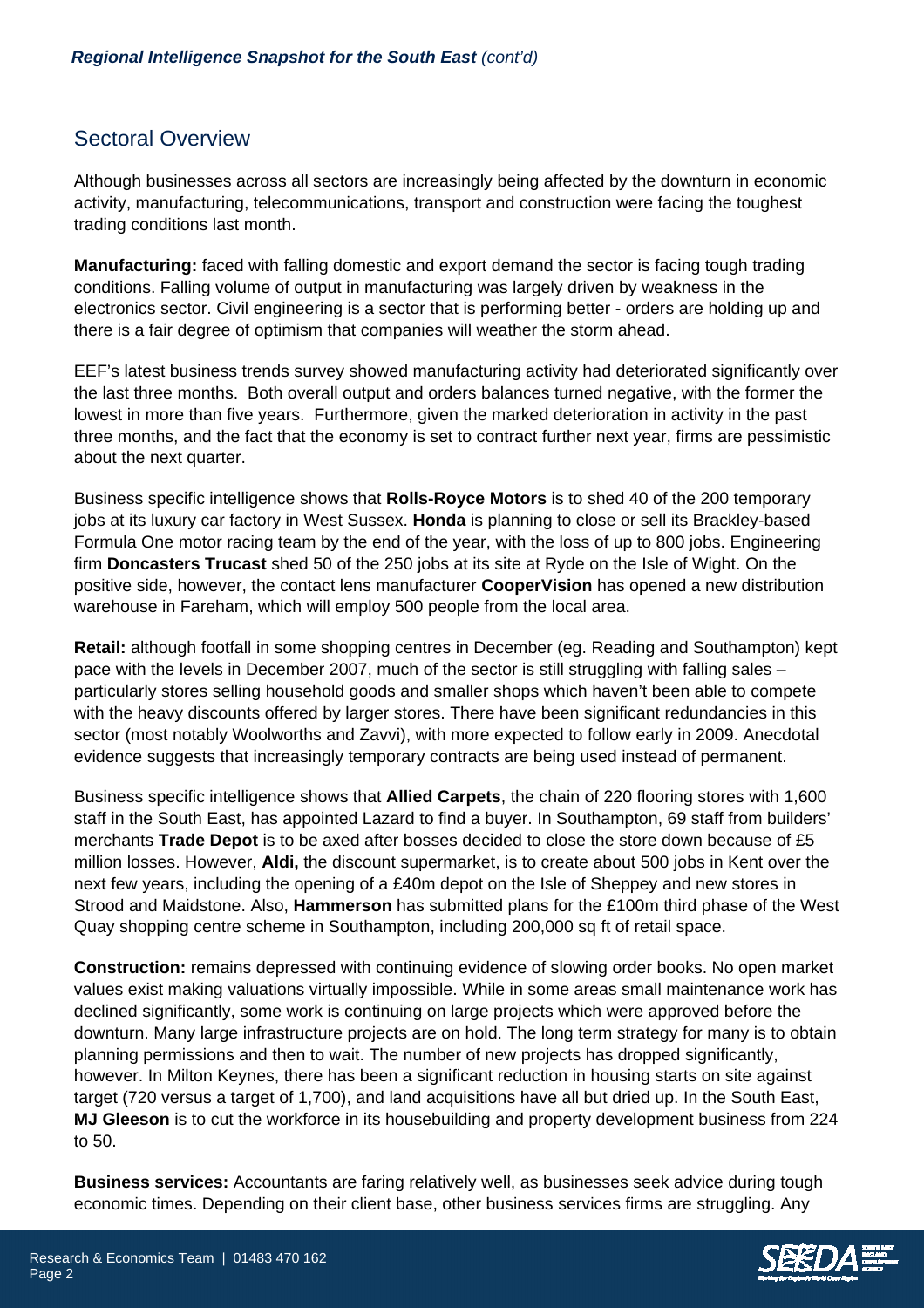#### *Regional Intelligence Snapshot for the South East (cont'd)*

company dealing with clients in estate agency, advertising, or retail of non-essential goods is more likely to be facing difficulties. Legal firms continue to see a drop in conveyancing business, while a number of financial advisors dealing mainly with mortgages have gone out of business in Portsmouth.

**Financial services:** Significant redundancies have taken place already, and more are expected in the New Year. Surrey Economic Partnership predicts a surge of job losses, not just amongst London commuters but in Surrey-based firms. As many as 3,800 Berkshire residents currently employed in the City could lose their jobs early in 2009.

**Tourism:** Bookings are up at campsites, holiday camps and budget B&Bs, but elsewhere potential customers are asking for substantial discounts. **Butlins** is investing £23 million in a new hotel on its Bognor Regis site, with the creation of 200 jobs. The boost from the lower value of the pound that could lead to increased interest from overseas visitors and keep British tourists at home has not yet become reality in all areas. According to the latest intelligence received, **British Airways** is to shed more than 100 ground operations jobs at Gatwick Airport next year and reduce the number of summer flights by 15%.

**Agriculture:** sales continue to grow, but margins are being squeezed by falling grain prices coupled with high input costs (fuel and fertilizer) as well as tightening credit terms. On the positive side, some producers saw record sales in December, and those who supply large supermarkets are being paid promptly. However, there is continuing pressure to lower prices.

**Voluntary sector:** VCS organizations are facing the dual pressure of increasing public demand for their services, but a fall in funding from both public and private sources. Falling interest rates mean that the level of income charities can gain from savings is dropping, while declining investment returns are affecting the amount of money charities have available to give in grants. Corporate founders are reducing or withdrawing funding and donations from individuals are down on last year. Charities are seeing no increase in their budgets for 2009, yet they are still experiencing rising costs and are expected to increase their provision of services. Volunteers are now less willing to work for free, and increasing numbers are starting to claim expenses or are being forced to take up paid employment. Some VCS organizations are reducing working hours or consulting on redundancies (eg. **Oxfam**). Citizens Advice Bureaux are continuing to see increased demand for advice on employment, repossession and debt, with the typical size of debts double what they were a year ago. Many small VCS organizations work from subsidized premises, in local authority-owned buildings. These organizations could be at risk if local authorities decide to sell buildings to raise capital.

#### **Redundancies**

According to HR1 data, more than 6,200 redundancies were announced in the South East in the past month, which is 60% greater than in the same period in 2007. Relative to their share of regional employment, the manufacturing, telecommunications, transport and construction sectors have seen the greatest increase in redundancies over the past month. Those four sectors accounted for over half of all notified redundancies in the South East over the past month. Relative to their shares of regional employment, Milton Keynes, Oxfordshire and Kent and Medway were affected by redundancies disproportionately more than other sub-regions. For example, more than a quarter of all redundancies notified via HR1s in the past month were recorded in Milton Keynes, yet the city accounts for less than 4% of employment in the South East. Around half of all redundancies in the South East over the past month were caused by lower demand. There was an increase in the proportion of redundancies due to lower demand in Milton Keynes, West Sussex, Buckinghamshire and Surrey.